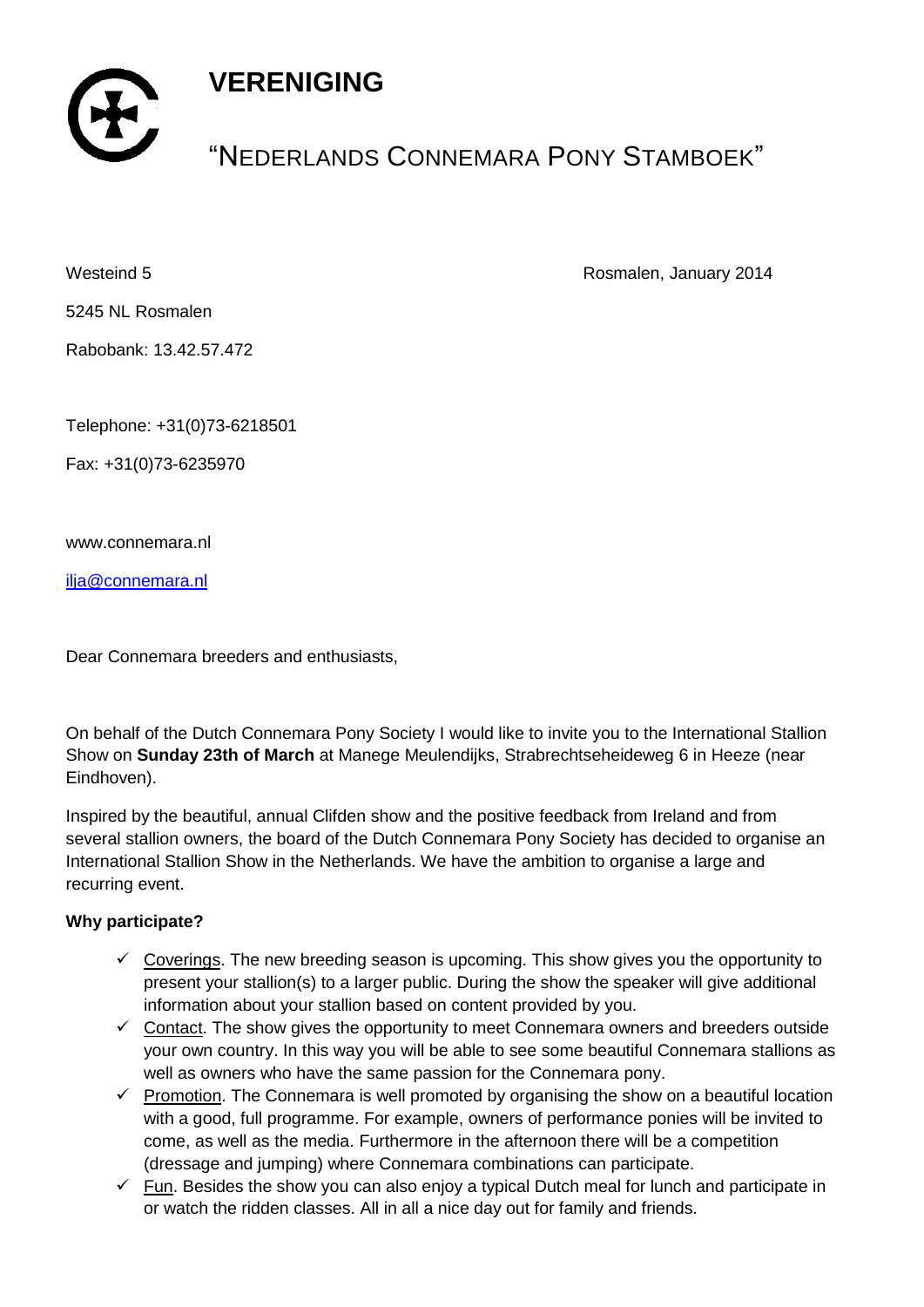## **The (provisional) program**

Saturday 22<sup>nd</sup> March 2014 17.00 Stables available 18.00 Welcoming of guests with drinks and a buffet

Sunday 23rd March 2014 09.30 Inspection of the new, not previously classified Dutch stallions 10.00 Start International Stallion show 12.00 Lunch 13.00 Start Ridden classes 16.00 End of programme

## **Practical information**

Registration International Stallion Show

*1. Who can take participate in the International Stallion Show?*

All class 1 registered stallions can participate in the International Stallion Show.

#### 2. *When is the closing date?*

You can enter your stallions until March  $10<sup>th</sup>$ . E-mail the enclosed entry form together with a copy of your stallions' pedigree and proof of its class 1 status to [ilja@connemara.nl](mailto:ilja@connemara.nl).

#### Way of judging

#### *3. How will the winner of the International Stallion Show be determined?*

All participating stallions will be divided into equal groups based on age. Per group one stallion will be pronounced as winner. All group winners will participate in the champion's class. The international jury (Tom Mac Lochlainn, Nina Gustafson and Jos van der Wal) will determine the overall champion and the reserve champion.

#### **Stabling**

## *4. Is there a stable available for my stallion?*

Yes, on the entry form you can make a reservation for a stable. Stables are free of charge. The costs for hay and bedding (straw) are  $\epsilon$  5,- per stable.

## **Costs**

5. *What are the costs for participating in the International Stallion Show?*  Showing your class 1 stallion in the in-hand class is free of charge. Participating in the ridden classes costs  $\epsilon$  5,- per class.